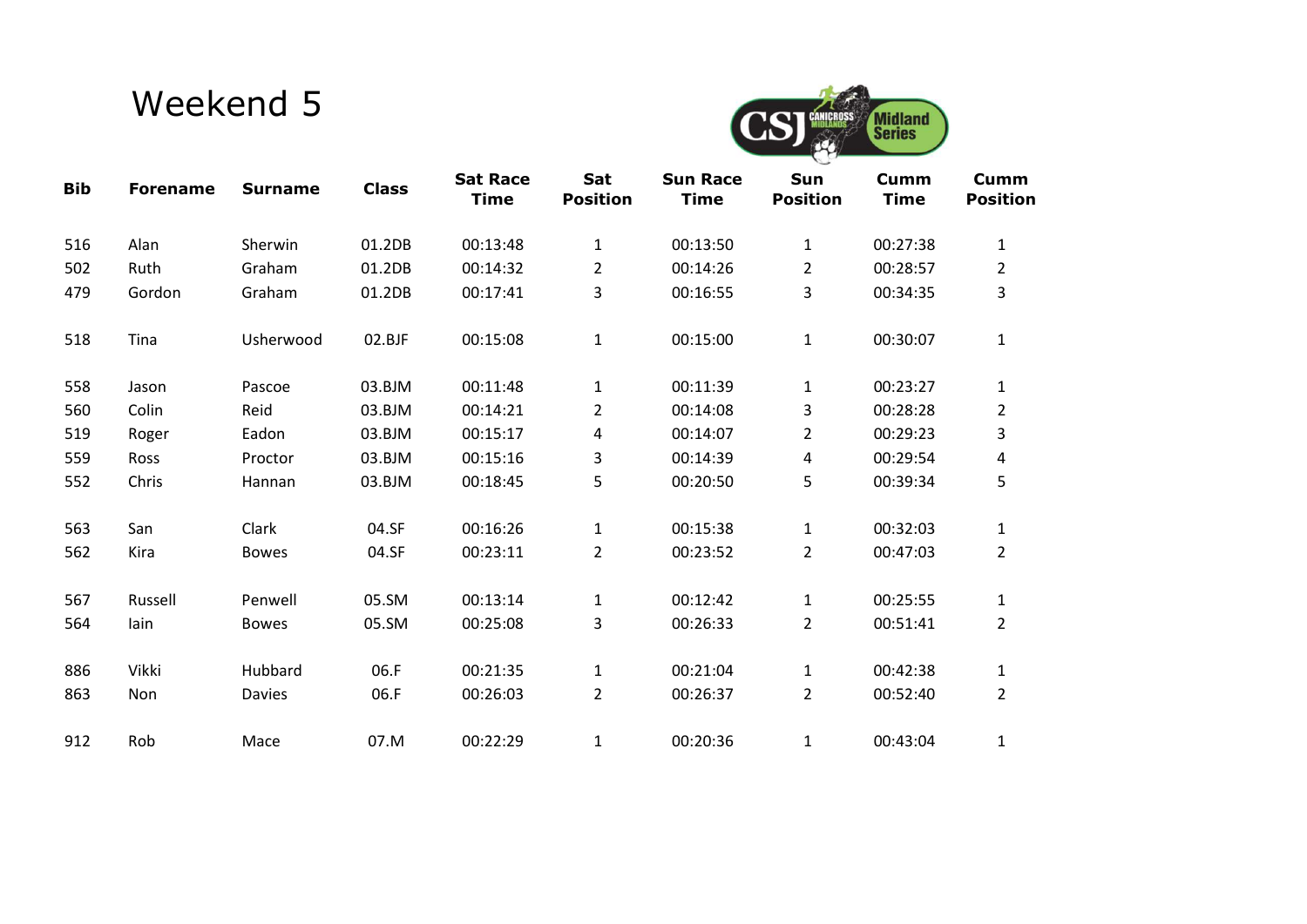| <b>Bib</b> | <b>Forename</b> | <b>Surname</b> | <b>Class</b> | <b>Sat Race</b><br><b>Time</b> | Sat<br><b>Position</b> | <b>Sun Race</b><br><b>Time</b> | Sun<br><b>Position</b> | <b>Cumm</b><br><b>Time</b> | <b>Cumm</b><br><b>Position</b> |
|------------|-----------------|----------------|--------------|--------------------------------|------------------------|--------------------------------|------------------------|----------------------------|--------------------------------|
| 913        | Amy             | Baron-Hall     | 08.MF        | 00:24:13                       | $\mathbf{1}$           | 00:23:53                       | $\mathbf{1}$           | 00:48:05                   | $\mathbf{1}$                   |
| 961        | Karen           | Holland        | 08.MF        | 00:25:19                       | $\overline{2}$         | 00:25:41                       | $\overline{2}$         | 00:51:00                   | $\overline{2}$                 |
| 1053       | Lucy            | Hames          | 08.MF        | 00:28:54                       | 4                      | 00:27:45                       | 3                      | 00:56:38                   | 3                              |
| 1020       | Deborah         | O'Kane         | 08.MF        | 00:31:24                       | 5                      | 00:33:50                       | 5                      | 01:05:14                   | 4                              |
| 921        | Lisa            | <b>Bowes</b>   | 08.MF        | 00:40:31                       | 6                      | 00:40:45                       | 6                      | 01:21:15                   | 5                              |
| 1050       | Chris           | Lockhart       | 09.MM        | 00:19:32                       | $\overline{2}$         | 00:19:54                       | $\mathbf{1}$           | 00:39:25                   | $\mathbf{1}$                   |
| 1048       | Howard          | Clark          | 09.MM        | 00:20:25                       | 3                      | 00:20:35                       | $\overline{2}$         | 00:40:59                   | $\overline{2}$                 |
| 1051       | Darren          | Wright         | 09.MM        | 00:23:30                       | 4                      | 00:24:04                       | 3                      | 00:47:33                   | 3                              |
| 1047       | Andrew          | Bate           | 09.MM        | 00:26:01                       | 5                      | 00:24:45                       | 4                      | 00:50:45                   | 4                              |
| 1049       | simon           | Howell         | 09.MM        | 00:27:47                       | 6                      | 00:28:45                       | 5                      | 00:56:32                   | 5                              |
| 1055       | Teresa          | Roberts        | 10.VF        | 00:27:46                       | $\mathbf{1}$           | 00:27:04                       | $\mathbf{1}$           | 00:54:49                   | $\mathbf{1}$                   |
| 1056       | Angela          | Troth          | 10.VF        | 00:30:42                       | $\overline{2}$         | 00:29:12                       | $\overline{2}$         | 00:59:54                   | $\overline{2}$                 |
| 1052       | Andrea          | Corbet         | 10.VF        | 00:36:16                       | 4                      | 00:35:58                       | 3                      | 01:12:14                   | 3                              |
| 1058       | jonathan        | roberts        | 11.VM        | 00:24:36                       | $\mathbf{1}$           | 00:23:16                       | $\mathbf 1$            | 00:47:51                   | $\mathbf{1}$                   |
| 1060       | naomi           | cook           | 12.2DCF      | 00:22:49                       | $\overline{2}$         | 00:21:23                       | $\mathbf{1}$           | 00:44:12                   | $\mathbf{1}$                   |
| 1062       | Sarah           | Murdoch        | 12.2DCF      | 00:22:44                       | $\mathbf{1}$           | 00:22:21                       | $\overline{2}$         | 00:45:05                   | $\overline{2}$                 |
| 1061       | Daisy           | Devereau       | 12.2DCF      | 00:24:32                       | 3                      | 00:25:00                       | 3                      | 00:49:31                   | 3                              |
| 1063       | marg            | plumb          | 12.2DCF      | 00:27:22                       | 4                      | 00:28:28                       | 5                      | 00:55:50                   | 4                              |
| 1132       | Jenny           | <b>Brown</b>   | 12.2DCF      | 00:29:50                       | 5                      | 00:27:43                       | 4                      | 00:57:33                   | 5                              |
| 1059       | Wendy           | Clark          | 12.2DCF      | 00:52:06                       | 6                      | 00:45:34                       | 6                      | 01:37:39                   | 6                              |
| 1065       | Alasdair        | Skene          | 13.2DCM      | 00:21:48                       | $\mathbf{1}$           | 00:21:48                       | 1                      | 00:43:36                   | $\mathbf{1}$                   |
| 1064       | Chris           | Lockhart       | 13.2DCM      | 00:22:30                       | $\overline{2}$         | 00:22:25                       | $\overline{2}$         | 00:44:55                   | $\overline{2}$                 |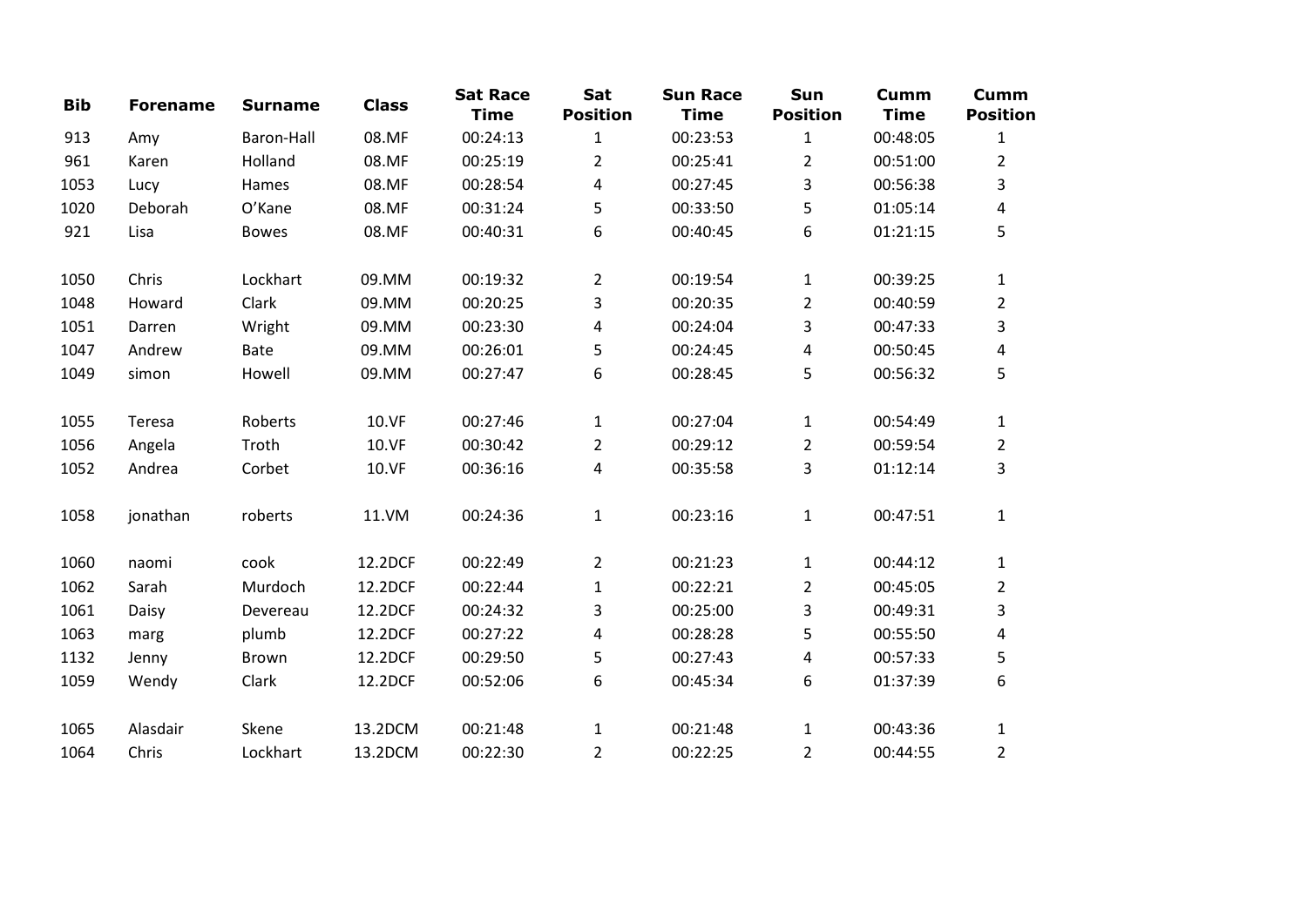| <b>Bib</b> | <b>Forename</b> | <b>Surname</b> | <b>Class</b> | <b>Sat Race</b><br><b>Time</b> | Sat<br><b>Position</b> | <b>Sun Race</b><br><b>Time</b> | Sun<br><b>Position</b> | <b>Cumm</b><br><b>Time</b> | Cumm<br><b>Position</b> |
|------------|-----------------|----------------|--------------|--------------------------------|------------------------|--------------------------------|------------------------|----------------------------|-------------------------|
| 568        | San             | Clark          | 14.3KS       | 00:07:08                       | $\mathbf{1}$           | 00:06:48                       | 1                      | 00:13:55                   | 1                       |
| 570        | Claire          | Martin         | 14.3KS       | 00:08:27                       | $\overline{2}$         | 00:09:01                       | $\overline{2}$         | 00:17:28                   | 2                       |
| 571        | Abbie           | Reynolds-Dob:  | 14.3KS       | 00:12:39                       | 3                      | 00:14:51                       | 3                      | 00:27:29                   | 3                       |
| 569        | Wendy           | Clark          | 14.3KS       | 00:22:43                       | 4                      | 00:23:41                       | 4                      | 00:46:24                   | 4                       |
| 590        | Colin           | Reid           | 15.3KBM      | 00:06:40                       | $\overline{2}$         | 00:06:40                       | $\mathbf{1}$           | 00:13:20                   | $\mathbf{1}$            |
| 575        | Andy            | Mott           | 15.3KBM      | 00:06:42                       | 3                      | 00:06:46                       | $\overline{2}$         | 00:13:27                   | $\overline{2}$          |
| 561        | Alan            | Sherwin        | 15.3KBM      | 00:06:35                       | $\mathbf{1}$           | 00:07:03                       | 3                      | 00:13:38                   | 3                       |
| 573        | Chris           | Carter         | 15.3KBM      | 00:07:43                       | 4                      | 00:08:39                       | 6                      | 00:16:21                   | 4                       |
| 574        | Ron             | Mason          | 15.3KBM      | 00:08:14                       | 5                      | 00:08:19                       | 4                      | 00:16:32                   | 5                       |
| 572        | Tony            | <b>Bridge</b>  | 15.3KBM      | 00:08:25                       | 6                      | 00:08:30                       | 5                      | 00:16:54                   | 6                       |
| 576        | Anne            | Carter         | 16.3KBF      | 00:08:03                       | $\mathbf{1}$           | 00:08:02                       | $\mathbf{1}$           | 00:16:05                   | $\mathbf{1}$            |
| 578        | Sally           | Harrop         | 16.3KBF      | 00:08:22                       | $\overline{2}$         | 00:08:44                       | $\overline{2}$         | 00:17:06                   | $\overline{\mathbf{c}}$ |
| 577        | Emma            | Duckworth      | 16.3KBF      | 00:12:07                       | 5                      | 00:10:53                       | 3                      | 00:22:59                   | 3                       |
| 582        | jonathan        | roberts        | 17.3K2DB     | 00:08:01                       | $\mathbf{1}$           | 00:08:20                       | $\mathbf{1}$           | 00:16:21                   | $\mathbf{1}$            |
| 585        | Vikki           | Hubbard        | <b>18.NW</b> | 00:09:21                       | $\mathbf{1}$           | 00:09:59                       | 1                      | 00:19:20                   | $\mathbf{1}$            |
| 584        | Amy             | Gandy          | 18.NW        | 00:10:04                       | 3                      | 00:10:39                       | $\overline{2}$         | 00:20:42                   | 2                       |
| 583        | Lisa            | <b>Bowes</b>   | 18.NW        | 00:12:36                       | 4                      | 00:12:11                       | 3                      | 00:24:46                   | 3                       |
| 586        | Jackie          | Jones          | 18.NW        | 00:18:57                       | 5                      | 00:17:40                       | 4                      | 00:36:36                   | 4                       |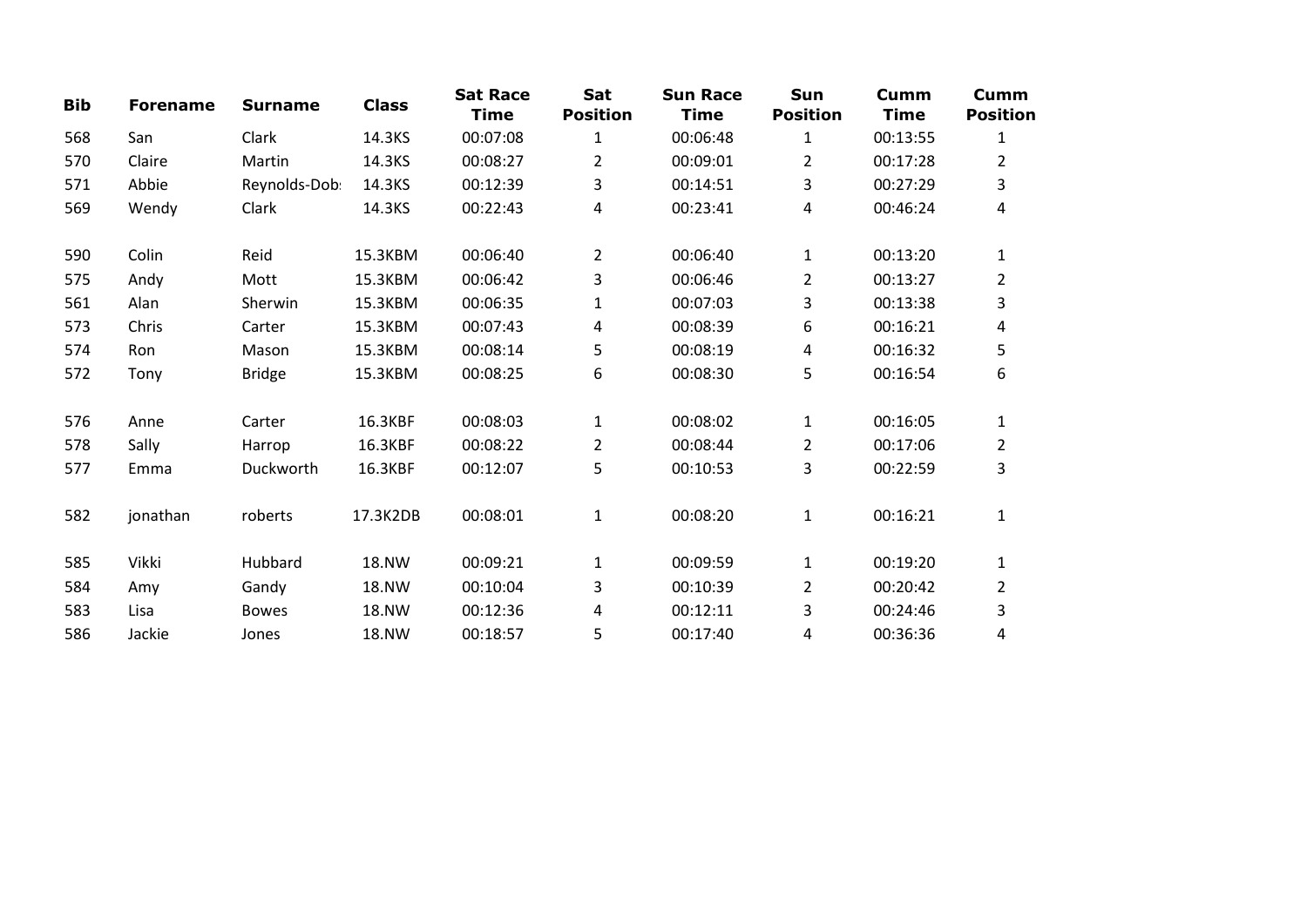| <b>Bib</b> | <b>Forename</b> | <b>Surname</b> | <b>Class</b> | <b>Sat Race</b><br><b>Time</b> | Sat<br><b>Position</b> | <b>Sun Race</b><br><b>Time</b> | Sun<br><b>Position</b> | <b>Cumm</b><br><b>Time</b> | <b>Cumm</b><br><b>Position</b> |
|------------|-----------------|----------------|--------------|--------------------------------|------------------------|--------------------------------|------------------------|----------------------------|--------------------------------|
| 1077       | Elaine          | Sherwin        | 19.3KF       | 00:09:18                       | $\mathbf{1}$           | 00:09:28                       | $\mathbf{1}$           | 00:18:45                   | 1                              |
| 1076       | Becky           | Roberts        | 19.3KF       | 00:11:00                       | $\overline{2}$         | 00:10:04                       | $\overline{2}$         | 00:21:04                   | $\overline{2}$                 |
| 1068       | Rebecca         | <b>Brown</b>   | 19.3KF       | 00:11:19                       | 3                      | 00:11:35                       | 3                      | 00:22:53                   | 3                              |
| 1074       | Claire          | Martin         | 19.3KF       | 00:12:41                       | 4                      | 00:12:12                       | 4                      | 00:24:53                   | 4                              |
| 1069       | Anne            | Carter         | 19.3KF       | 00:15:00                       | 5                      | 00:13:57                       | 5                      | 00:28:57                   | 5                              |
| 1075       | Annabelle       | McIntosh       | 19.3KF       | 00:15:01                       | 6                      | 00:15:28                       | 6                      | 00:30:29                   | 6                              |
| 1072       | Lucy            | Hames          | 19.3KF       | 00:16:25                       | 8                      | 00:16:09                       | $\overline{7}$         | 00:32:34                   | 7                              |
| 1071       | Louise          | Forde          | 19.3KF       | 00:16:16                       | $\overline{7}$         | 00:17:33                       | 8                      | 00:33:48                   | 8                              |
| 1083       | Ben             | Robinson       | 20.3KM       | 00:08:10                       | $\mathbf{1}$           | 00:08:31                       | $\overline{2}$         | 00:16:41                   | $\mathbf{1}$                   |
| 1084       | Matthew         | Robinson       | 20.3KM       | 00:09:27                       | $\overline{2}$         | 00:08:23                       | $\mathbf{1}$           | 00:17:50                   | $\overline{2}$                 |
| 1080       | Luke            | Bedwell        | 20.3KM       | 00:11:07                       | 3                      | 00:10:55                       | 3                      | 00:22:01                   | 3                              |
| 1081       | Rob             | Mace           | 20.3KM       | 00:11:24                       | 4                      | 00:11:00                       | 4                      | 00:22:23                   | 4                              |
| 1085       | Simon           | Taylor         | 20.3KM       | 00:17:07                       | 5                      | 00:17:06                       | 5                      | 00:34:13                   | 5                              |
| 1087       | naomi           | cook           | 21.2D3KF     | 00:10:42                       | $\mathbf{1}$           | 00:10:39                       | $\mathbf{1}$           | 00:21:20                   | $\mathbf{1}$                   |
| 1086       | Helen           | Boyd           | 21.2D3KF     | 00:11:01                       | $\overline{2}$         | 00:11:12                       | $\overline{2}$         | 00:22:13                   | $\overline{2}$                 |
| 1090       | Sarah           | Murdoch        | 21.2D3KF     | 00:11:24                       | 3                      | 00:11:41                       | 3                      | 00:23:04                   | 3                              |
| 1073       | Sally           | Harrop         | 21.2D3KF     | 00:12:29                       | 4                      | 00:12:13                       | 4                      | 00:24:42                   | 4                              |
| 1089       | Hannah          | Lyon           | 21.2D3KF     | 00:12:58                       | 5                      | 00:13:08                       | 5                      | 00:26:06                   | 5                              |
| 1088       | Katie           | Hanagarth      | 21.2D3KF     | 00:13:56                       | 6                      | 00:15:34                       | 6                      | 00:29:29                   | 6                              |
| 1091       | Josh            | Pocklington    | 22.2D3KM     | 00:08:43                       | $\mathbf{1}$           | 00:08:56                       | $\mathbf{1}$           | 00:17:38                   | $\mathbf{1}$                   |
| 1092       | Przemyslaw      | Waclawek       | 22.2D3KM     | 00:09:29                       | $\overline{2}$         | 00:10:06                       | $\overline{2}$         | 00:19:34                   | $\overline{2}$                 |
| 1093       | Andrew          | Brown          | 23.NC        | 00:11:54                       | $\overline{2}$         | 00:12:33                       | 3                      | 00:24:26                   | $\mathbf{1}$                   |
| 1101       | Mitch           | Rickson        | 23.NC        | 00:12:57                       | 4                      | 00:13:01                       | 4                      | 00:25:58                   | $\overline{2}$                 |
| 1096       | Kinga           | Czekala        | 23.NC        | 00:14:47                       | $\overline{7}$         | 00:13:21                       | 6                      | 00:28:07                   | 3                              |
| 1099       | <b>Becky</b>    | Martinez       | 23.NC        | 00:16:28                       | 8                      | 00:15:45                       | $\overline{7}$         | 00:32:13                   | 4                              |